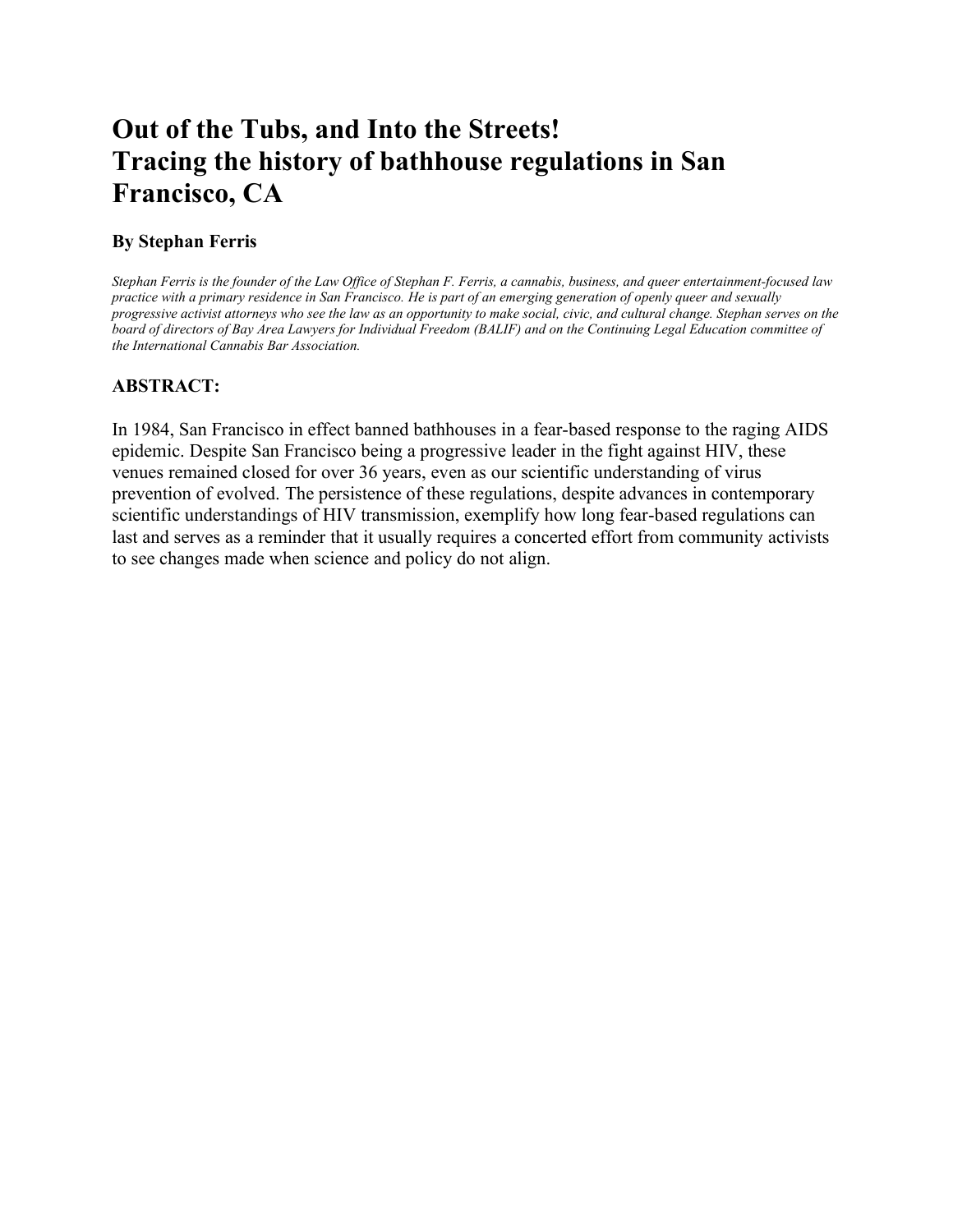In 1984, San Francisco effectively shut down gay bathhouses in a desperate attempt to curb HIV transmission, assuming that these venues create what is presently referred to as "super spreader events." Despite changes in the global understanding of HIV and scientific advances in medication, these cultural centers remained effectively banned for over 36 years. <sup>1</sup> These closures illustrate a fear-based reaction that resulted from a limited knowledge of HIV. Given PrEP and a deeper understanding of the mechanics of transmission, society can now take proactive steps to arrest the spread of the virus. In 2020, this new understanding of HIV transmission—aided by pointed advocacy and community engagement—finally opened the door for bathhouses to return when Supervisor Raphael Mandelman introduced a measure to lift the ban that the city's Board of Supervisors ultimately approved. This paper will tell the story of advocacy that led to a better alignment of city regulations with contemporary scientific and community practices, and argue that, when properly operated, bathhouses assist, rather than impede, efforts to control the transmission of HIV, as well as other STIs.<sup>2</sup>

Following this introduction, I will detail the history of bathhouses within San Francisco and the broader gay community, then examine the arguments that were initially made in favor of the closures. I will then examine the steps taken in the past several years to finally counter these arguments and reverse the ban in city regulation. As I hope to illuminate, these decisions were emotional and driven by fear; however, given current knowledge of the science around transmission, city officials were able to revisit this issue—setting a precedent that any policies that regulate LGBTQI+ sexuality based on fear of HIV should be revisited through the lens of current practices.

#### **The Significance of Bathhouses in Gay Men's Culture**

 While bathhouses have existed throughout history, they only solidified as gay institutions within the last century. Early American bathhouses evolved out of traditional 1920s and '30s Turkish and Russian baths, which offered communal hot tubs and showers to all men.<sup>3</sup> Gay bathhouses, in contrast, distinguished themselves from these venues by permitting sex among members and by offering food, entertainment, and private rooms. Despite most jurisdictions criminalizing sex among men, these early bathhouses catered to a mixed male clientele, serving those seeking social networking as well as providing a space for anonymous sexual encounters. Bathhouses also offered patrons rooms with locking doors, a key feature distinguishing these venues from sex clubs. Membership was driven by a common desire to engage with other members, while other similar venues operated as brothels, where membership was a means to sex with employees.

The first American gay bathhouses comparable to what we see today opened in the 1950s and '60s and exclusively centered the social and erotic needs of gay men. <sup>4</sup> Some offered full restaurants and nightclub entertainment in addition to fitness equipment and saunas. It was not uncommon for bathhouses to host theme nights or book singers (Bette Middler, for instance, found early success performing in these venues). <sup>5</sup> The baths provided refuge from the outside world and an alternative to expensive hotel rooms and public cruising, which although a fun sport, carries high risk for violence, blackmail, and police involvement. As Berubé argues, bathhouses preceded the gay rights movement by providing men a social setting to assemble that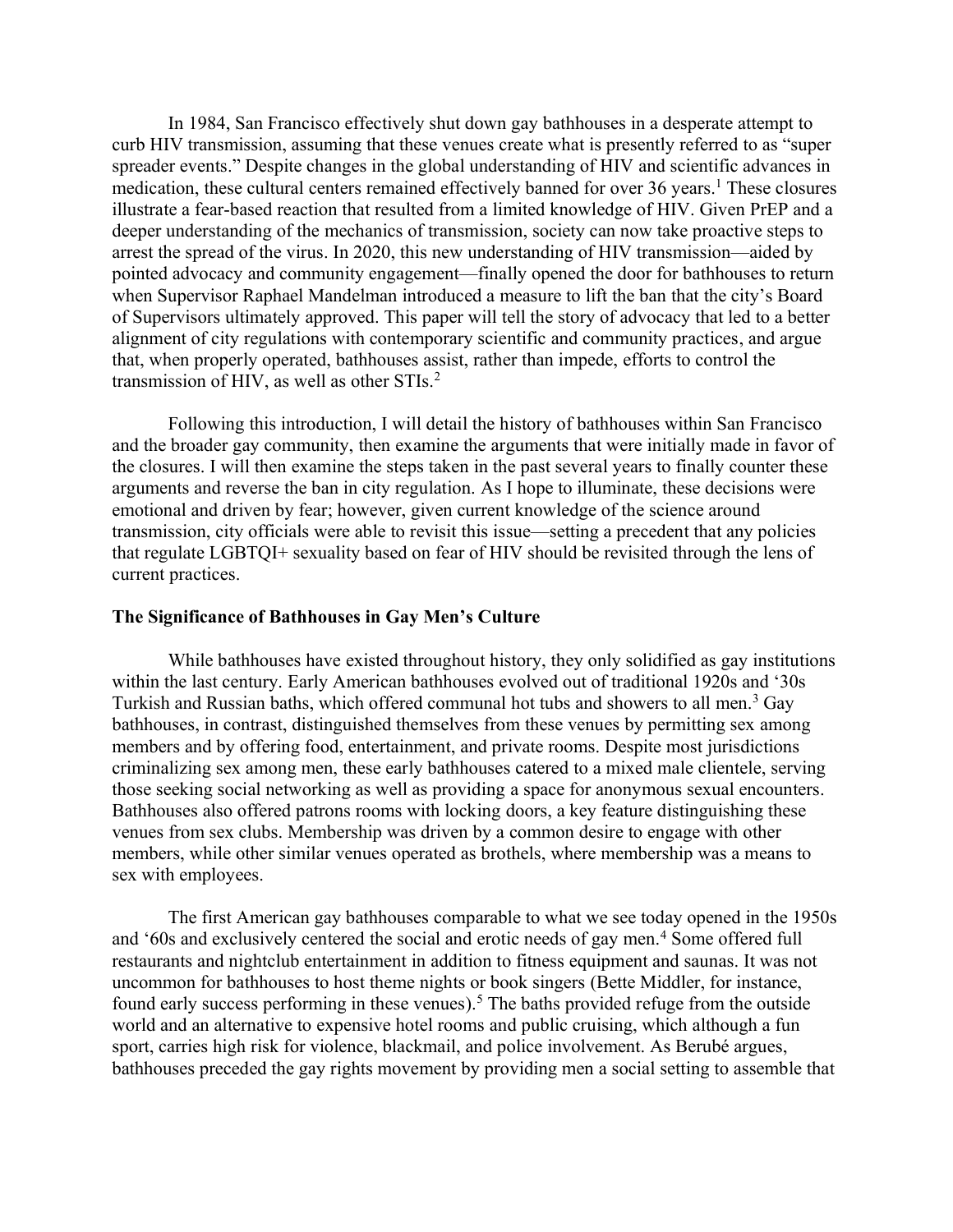incorporated established health and safety policies—what some today would label a "safe space" to be gay. 6

While these pioneering venues provided some safety to build community, early patrons were still subject to harassment by police, with bathhouse owners, staff, and patrons all risking violence, arrest, and public outing. Same-gender sex did not become federally legal until 2003, when the Supreme Court held in *Lawrence v. Texas* that private consensual conduct between people of the same gender is legal. It was a state issue before this, and each state could define which sexual acts were prohibited. In California, before 1976, all sex acts between men were considered "illegal as 'crimes against nature,'" regardless of whether the act was public or private. <sup>7</sup> Any person—a landlord, a neighbor, an employer, or even a stranger—could involve the police, making it so that "all sex acts between men were . . . illegal, [and] gay men were forced to become sexual outlaws." 8

Once the Consenting Adult Sex Bill decriminalized sodomy in California in 1976, the baths increasingly functioned as cultural centers "that could both shape and respond to the rapid social, sexual, and political changes that were taking place" by providing gay men an opportunity to specifically interact with other gay men.<sup>9</sup> Although men could no longer be prosecuted, they still faced harassment by police given that the privacy afforded by the baths was disputed. It was not until 1978 that the San Francisco District Attorney finally emphasized, "There's no question this (bathhouse) was a private place," in response to a raid at the Liberty Baths involving three arrests. However, bathhouses would soon face a new form of regulation.

## **The Battle Over the "Gay Bathhouse" Experience**

 Despite police mistreatment, bathhouses endured and grew as cultural centers for San Francisco's gay community until 1984. However, on March 27, at a meeting of the Harvey Milk Democratic Club, Larry Littlejohn, founder of the homophile organization Society for Individual Rights, introduced a municipal ballot initiative that aimed to close down the baths as a response to the raging AIDS epidemic. <sup>10</sup> Larry was a sex venue owner himself, yet he endorsed the initiative, which held particular weight in the community.

The following morning, a local gay newspaper published an article titled "Pride Founder Will Circulate Stop Sex Petition for Ballot," spreading panic and forcing city officials and community members to formulate a public response to the proposed closures.<sup>11</sup> This editorial sparked community outrage, including a *Letters to the Editor* section spanning over three pages. Many in the community resisted the initiative and particularly singled out Littlejohn as "Little Brain," "Judas Little John," and "the hemorrhoid on the asshole of the gay community"–with the final comment coming from the owner of another prominent San Francisco bathhouse.<sup>12</sup>

 Before this initiative qualified for the November ballot, Dr. Mervyn Silverman, head of San Francisco's Department of Public Health (SFDPH), held a press conference asserting that the Department would not close the baths, despite political pressure from Mayor Dianne Feinstein.<sup>13</sup> The conference attracted many protestors, including men in towels shouting, "Out of the tubs, and into the streets" and "Today the tubs, tomorrow your bedroom." These protestors highlighted a legitimate fear of gay criminalization and government intrusion into their private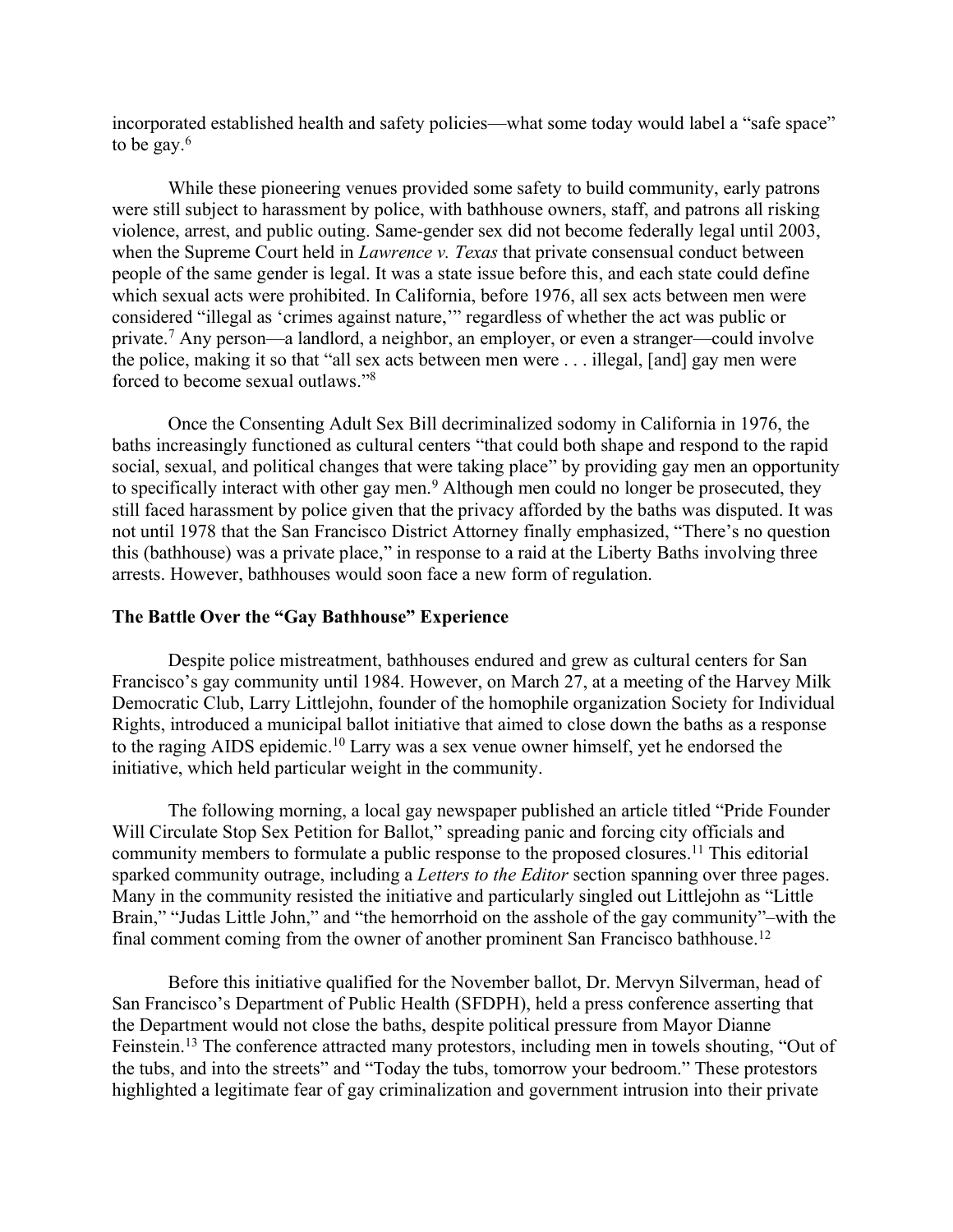conduct, especially given the years of police mistreatment many had endured. <sup>14</sup> Meanwhile, despite this public promise from Silverman, Mayor Feinstein surreptitiously ordered San Francisco police officers to begin surveilling bathhouses to report on the sexual activity of gay men.<sup>15</sup> By September 1984, the public became aware of Mayor Feinstein's spies, which sparked outrage and shattered any lingering trust of government and police.

 Feinstein's actions can be placed in a broader context of fear of the spread of HIV in the mid-1980s. In June of 1984, San Francisco reported 550 AIDS cases and 213 deaths. The CDC had little to offer, and President Reagan did not publicly mention AIDS until September 1985. This lack of leadership at the federal level resulted in state and local organizations being left on their own to formulate strategy. Unfortunately, and as Feinstein's spy tactic makes clear, in many cases this simply meant articulating fear at the local level by targeting spaces associated with gay sexuality.

The spy controversy inspired significant advocacy, including an independent review of bathhouse safety procedures by local newspaper *Coming Up!* and a statement from the San Francisco Human Rights Commission condemning the closures. HRC exclaimed that "health professionals cite types of behavior and not location in the transmission of AIDS," and the *Coming UP!* investigations normalized health guidelines prescribed by the San Francisco AIDS Foundation (namely minimum lighting requirements, prominent prevention literature, and PA system announcements promoting safer sex).<sup>16</sup> The baths were a hub for outreach and education, especially for underserved communities, including closeted men who were otherwise disconnected from gay culture. However, Feinstein, at the direction of the City Attorney, continued to sanction further surveillance, this time hiring a private firm to report back on observed conduct.

 While Silverman initially opposed Feinstein's spies, he was shocked when city investigators reported the types of sexual activity that were taking place at the baths. One reporter noted that "Silverman had no doubt of what course of action he would take, since just about every type of unsafe sex imaginable, and many variations that were unimaginable, were being practiced with carefree abandon." <sup>17</sup> Shortly thereafter, Silverman ordered the closure of the baths and several other establishments where gay men partook in sex and reviewed them by name, stating, "these fourteen establishments are not fostering gay liberation. They are fostering disease and death."<sup>18</sup>

Unsurprisingly, Silverman's orders were initially ignored, prompting the city attorney to file a complaint with the California Superior Court, requesting a temporary restraining order against the 14 venues that was supported by 85 pages of the second surveillance report (Feinstein's surveillance report was never made public). Judge William Mulllins granted this request and decided to enjoin the bathhouses; on October 15, 1984, he issued an order closing nine venues for 15 days, exempting the adult bookstores and theatres on free speech grounds. In responses, many leading organizations released statements asserting that there was "no correlation between the risk of acquiring the disease and bathhouses" and insisting that closing them "sends out the wrong message that government has finally done something effective and conclusive [when] . . . it has not." However, these complaints were ignored.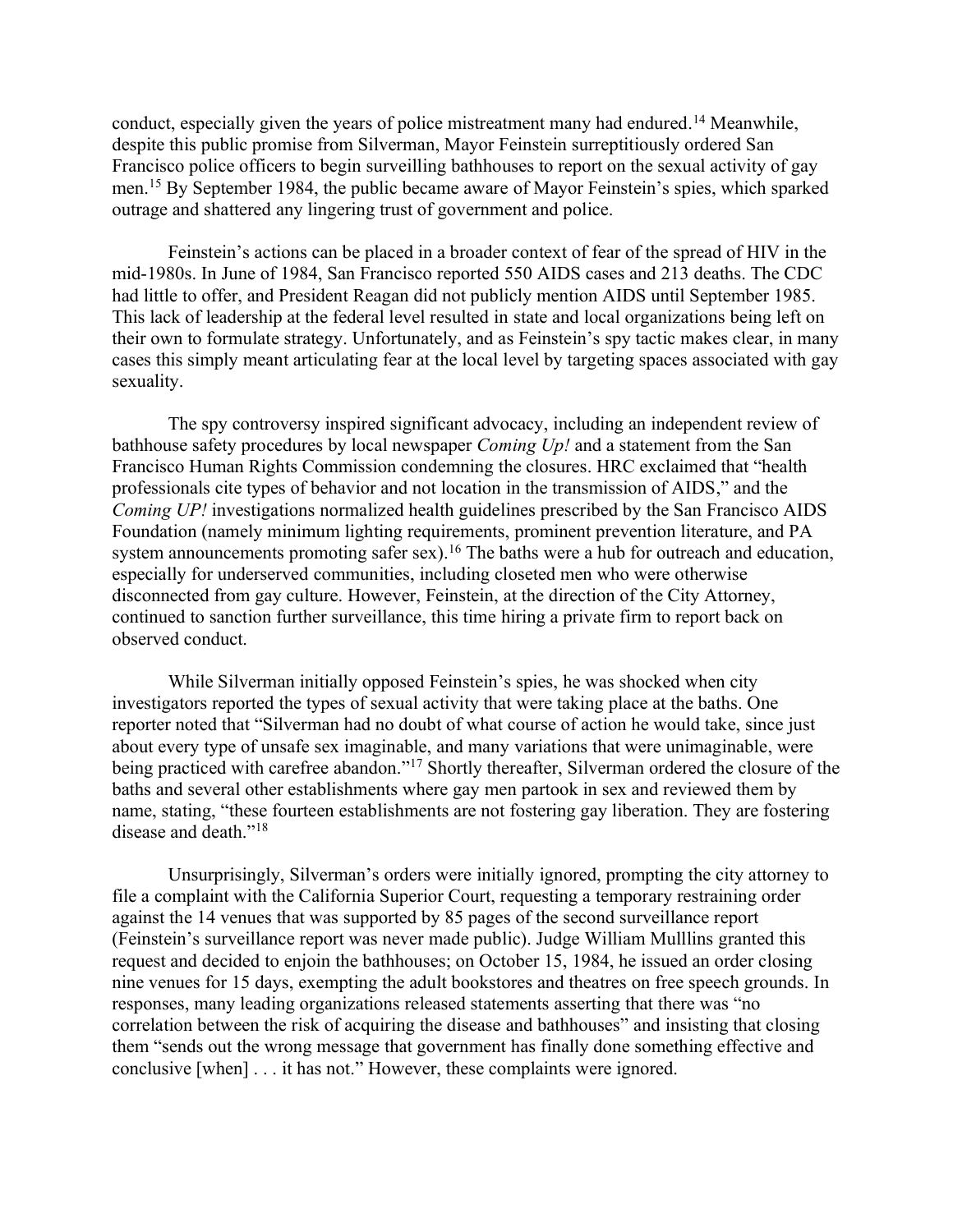On November 28, a subsequent preliminary ruling functionally closed all venues operating as bathhouses. While the judge's final decision never outright banned bathhouse venues, it instead prohibited the key feature of private rooms with locking doors and additionally added monitoring requirements for safe sex. The injunction specified that it was to remain in effect until the SFDPH Director "declare<sup>[s]</sup> the AIDS epidemic to be terminated."<sup>19</sup>

It is important to highlight that these venues were functionally closed as a result of judicial ruling. A heterosexual judge with no gay advisory committee determined what was an acceptable venue for men who have sex with men. The decision did not reflect the expertise of health care providers, specialists, or doctors, nor did it create public policy or legislation. At first, this ruling only enjoined specific venues; however, in December 1984, the injunction was modified to grant the Director of Public Health power to define the term *unsafe sex*. In 1989, the City dismissed the lawsuit against the majority of defendants, vacating the court order prohibiting private rooms.<sup>20</sup> However, in 1997, the SFDPH codified the same locked door and monitoring requirements, published in a set of minimum standards applicable to all baths, which remained in force until 2020.<sup>21</sup>

## **Current Legislation and Modern Safer Sex Practices**

Since this ruling, there have been several efforts to re-open the bathhouses; however, the movement to "reopen the baths" has to some degree been based on a misunderstanding or oversimplification of the actual legal issue, since bathhouses were never prohibited, only private rooms. Even when activists have correctly made this distinction, San Francisco's political and health leadership has largely refused to entertain a dialogue with community activists because HIV infection rates in the city remained high.<sup>22</sup> In particular in 1996, Mayor Brown and the SFDPH opposed legislation sponsored by Supervisor Ammiano to "re-open" and regulate the baths due to the high infection rates.<sup>23</sup>

However, city inaction continued even as infection rates fell, despite San Francisco "[leading] the way in setting standards for prevention, care, and treatment recognized around the world."<sup>24</sup> Multiple studies around PrEP, a daily HIV preventative pill, took place in San Francisco, and in 2014, the "Getting to Zero" program—a city-wide consortium focused on getting to zero HIV infections, zero HIV-related deaths, and zero HIV stigma and discrimination—effectuated PrEP expansion, access to free testing, and outreach that promulgated understanding of the message: "Undetectable = Untransmittable" (U=U).<sup>25</sup> (U=U means that an HIV-positive person with an undetectable viral load cannot transmit the virus.) The program's goals of reducing San Francisco's infection rate to zero has seen significant success, with only 166 new HIV diagnoses being reported in the city in 2019.<sup>26</sup>

With decreasing numbers have come more vocal community enthusiasm to remove the restrictions, bolstered by activists such as Blade Bannon, Race Bannon, and myself. This enthusiasm ultimately emboldened District 8 Supervisor Raphael Mandelman to submit an initiative to the Board of Supervisors on February 11, 2019, to remove the locked door and monitoring requirements.<sup>27</sup>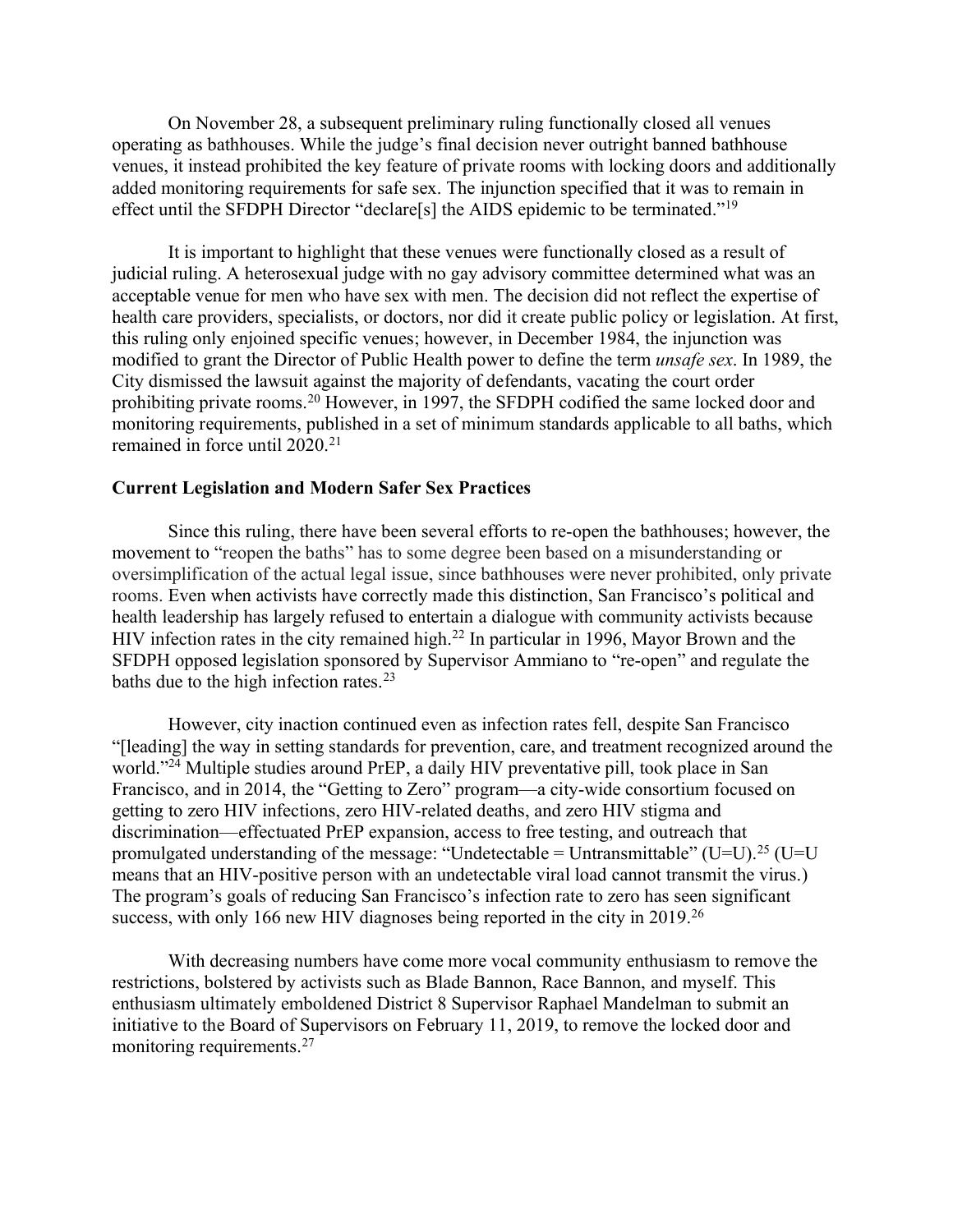When Supervisor Mandelman assumed office in 2018, it quickly became clear to him that the existing restrictions no longer made sense. His focus on modern HIV prevention, married with the rising success of the 'Getting to Zero' initiative, opened the door for conversations between community activists, city supervisors, and the city health department. As Mandelman has noted, "[T]hese regulations have long outlived any usefulness they may have had."<sup>28</sup> Given that other bathhouses located in nearby cities, such as Steamworks Berkeley and the San Jose WaterGarden, have remained open all along, they present comparison points and have provided no evidence to suggest there is a greater risk for HIV infection at public sex venues than other locations. With a better understanding of HIV, fear-driven logic became scientifically ineffective despite its lasting trauma on the city. As activist Michael Petrelis notes, "gay men . . . naively believed *where* we engaged in sex was a risk associated with AIDS," then specified that "there is no scientific evidence proving bathhouses, or sex clubs, are more responsible than hotel rooms or bedrooms for gays contracting AIDS."<sup>29</sup> Initially, locked doors were prohibited to monitor safer sex, namely observable use of condoms, but the advent of PrEP and U=U have made it impossible for "safer" sex to be monitored or observed, for these preventative measures frequently occur off site.

In 2019, Supervisor Mandelman, with the support of District 6 Aide Honey Mahogany, City College Board Member Tom Temprano, and representatives from the SF Public Health Department, organized private meetings with key stakeholders of San Francisco's adult sex venue to determine the best course of action. At these meetings, the DPH and stakeholders discussed key issues not only in relation to sex at baths, but also sex at various venues, including bars, clubs, and private events. They acknowledged that the baths have provided a safer and private place for all gay men to congregate without fear of violence or heteronormative social consequences and that, in particular, baths provide access to queer spaces to young men between the ages of 18 and 20 who are prohibited from entering bars and clubs. As Mandelman explains, "[B]y creating spaces where people can have sex, you create spaces for education and testing [. . .] meeting in a community place where there is education around PrEP and safer sex is a form of harm reduction."30

 Initially these talks were meant to formalize a new regulatory framework for bathhouses; however, fearing that an overly complicated regulatory structure would add additional barriers to the baths, this idea was scrapped. Instead, in February 2019, Supervisor Mandelman introduced an ordinance that would direct the SFDPH to revisit the minimum standards and prohibit them from requiring monitoring, regulating door size, and prohibiting locks.<sup>31</sup> He argued that:

[O]ur current regulations for adult sex venues were put in place as an emergency measure at the height of the AIDs crisis when San Francisco was desperate to slow the spread of HIV/AIDS [. . .] including a ban on private rooms and required monitoring of patrons' sexual activity have no public health rationale and need to be changed.<sup>32</sup>

After hearing public comment from the community, the board of supervisors voted unanimously in favor, leaving the final decision to Mayor London Breed, who signed the ordinance on July 31, 2020. The ordinance has drawn some pushback with some believing it irresponsible to legalize a bathhouse during the current COVID-19 pandemic. However, Mandelman has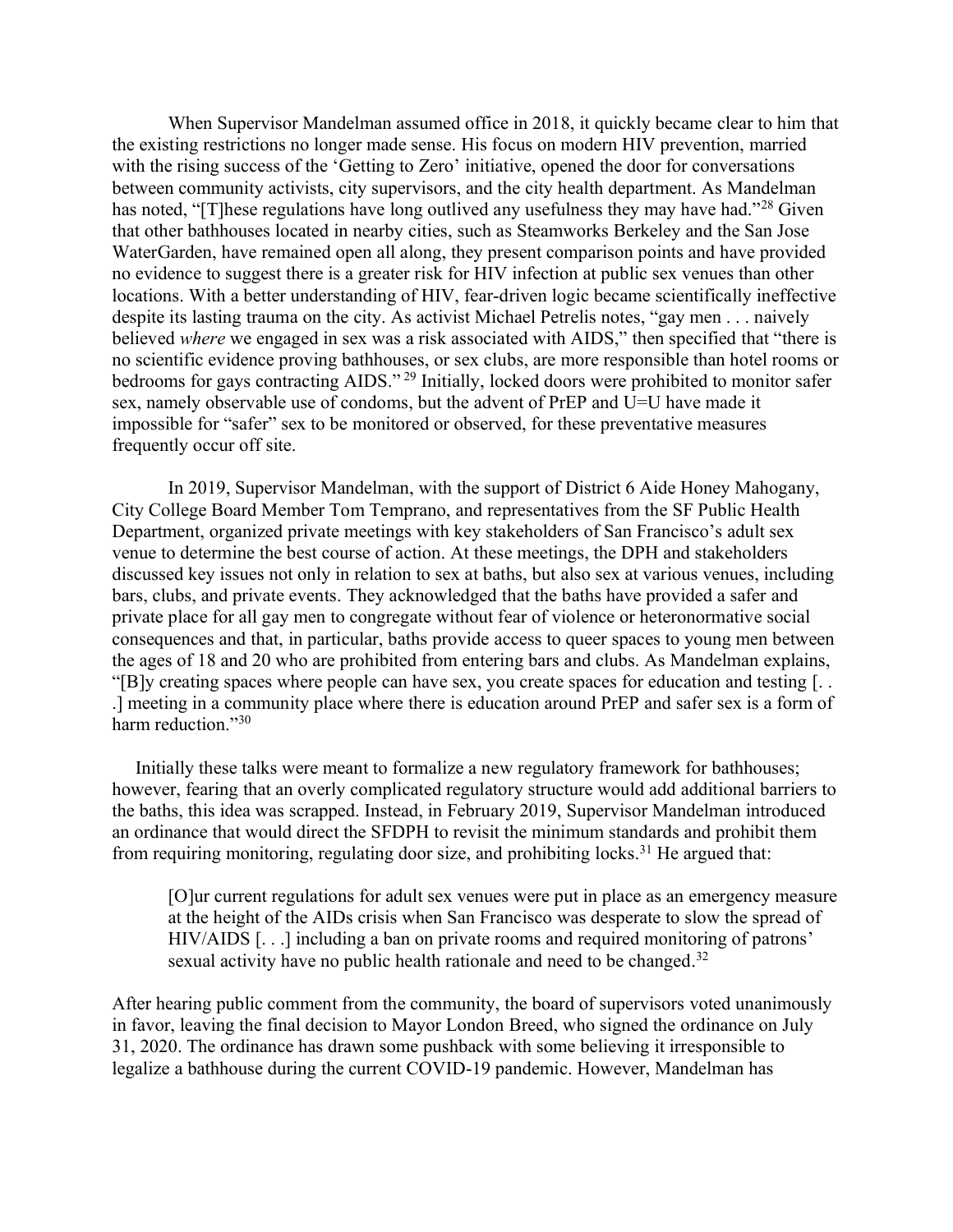responded to these assertions that "we're not shutting down schools and restaurants, and opening bathhouses  $[\dots]$  we're legalizing them to be able to open when it is safe."<sup>33</sup>

Although San Francisco is a progressive leader in the fight against HIV, the persistence of these regulations even beyond advances in contemporary scientific understandings of HIV transmission exemplify how long fear-based regulations can last. More straightforwardly, this serves as a reminder that as our understanding of the virus shift, policies do not automatically update; rather, it usually requires a concerted effort from community advocates to see these changes made. While bathhouses will remain closed until COVID vaccines become widely available, the issue allows us to examine how we can be using queer spaces differently.

<sup>4</sup> Bérubé, "History," 38.

<sup>6</sup> Bérubé, "History," 34.

https://www.nytimes.com/1984/10/10/us/14-san-francisco-sex-clubs-told-to-close-to-curb-aids.html.

- <sup>14</sup> Bense, "LDG."
- <sup>15</sup> Bense, "LDG."
- <sup>16</sup> Bense, "LDG."

<sup>18</sup> Press Statement of Dr. Meryn Silverman; October 9, 1984

 $22$  Supervisor Raphael Mandelman, interview with the author, 16 January 2021.

<sup>24</sup> "About HIV and SF," Getting to Zero San Francisco, https://www.gettingtozerosf.org/about/.

https://journals.lww.com/jaids/fulltext/2019/12003/getting\_to\_zero\_san\_francisco\_\_a\_collective\_impact.3.aspx. <sup>26</sup> "About HIV and SF."

<sup>29</sup> Michael Petrelis, "Kill the Legislation – Not Gay Sexuality" 12 November 1996.

<sup>30</sup> Mandelman interview.

<sup>1</sup> Matthew Bajko, "SF Tells Gay Bathhouses, 'Welcome Back!'", *Bay Area Reporter*, 25 January 2021, https://www.ebar.com/news/news//301403.

<sup>2</sup> San Francisco Ordinance NO. 127-20, https://sfbos.org/sites/default/files/o0127-20.pdf.

<sup>3</sup> Allan Bérubé, "The History of Gay Bathhouses," *Journal of Homosexuality* (2003): 36,

https://www.tandfonline.com/doi/abs/10.1300/J082v44n03\_03.

<sup>5</sup> Bérubé, "History," 40.

<sup>7</sup> Bérubé, "History," 34.

<sup>8</sup> Bérubé, "History," 34.

<sup>&</sup>lt;sup>9</sup> Bérubé, "History," 39.

<sup>10</sup> Buzz Bense, "LDG: Sex Panic – The Real History Behind the SF Bathhouse Closures", 27 May 2015, https://www.youtube.com/watch?v=WGfbJbruR\_Y&has\_verified=1.

<sup>&</sup>lt;sup>11</sup> Bense, "LDG."

<sup>&</sup>lt;sup>12</sup> Bense, "LDG."

<sup>13</sup> "14 San Francisco Sex Clubs Told to Close to Curb AIDS", *New York Times,* 10 October 1984,

<sup>17</sup> Diane Binson and William Woods, *Gay Bathhouses and Public Health Policy* (London: Routledge, 2013): 106.

<sup>19</sup> SF Ordinance No. 127-20.

<sup>20</sup> SF Ordinance No. 127-20.

<sup>21</sup> SF Ordinance No. 127-20.

<sup>23</sup> Ann Rostow, "Mayor Brown Will Not Back Sex Club Ordinance," *Bay Area Times*, 14 November 1997: 10.

<sup>25</sup> Susan Buchbinder, "Getting to Zero San Francisco: A Collective Impact Approach," *Journal of Acquired Immune Deficiency Syndromes* 82 (2019),

<sup>27</sup> "Supervisor Mandelman Introduces Ordinance That Could Bring Gay Bathhouse Culture Back to SF," *Bay Area Reporter*, 27 February 2020, http://sfbaytimes.com/supervisor-mandelman-introduces-ordinance-bring-gaybathhouse-culture-back-sf/.

<sup>28</sup> Ryan Kosty, "Bathhouse ban revoked: Amid on pandemic, SF confronts legacy of another," *San Francisco Chronicle,* 12 September 2020, https://www.sfchronicle.com/bayarea/article/Bathhouse-ban-revoked-Amid-onepandemic-San-15558609.php.